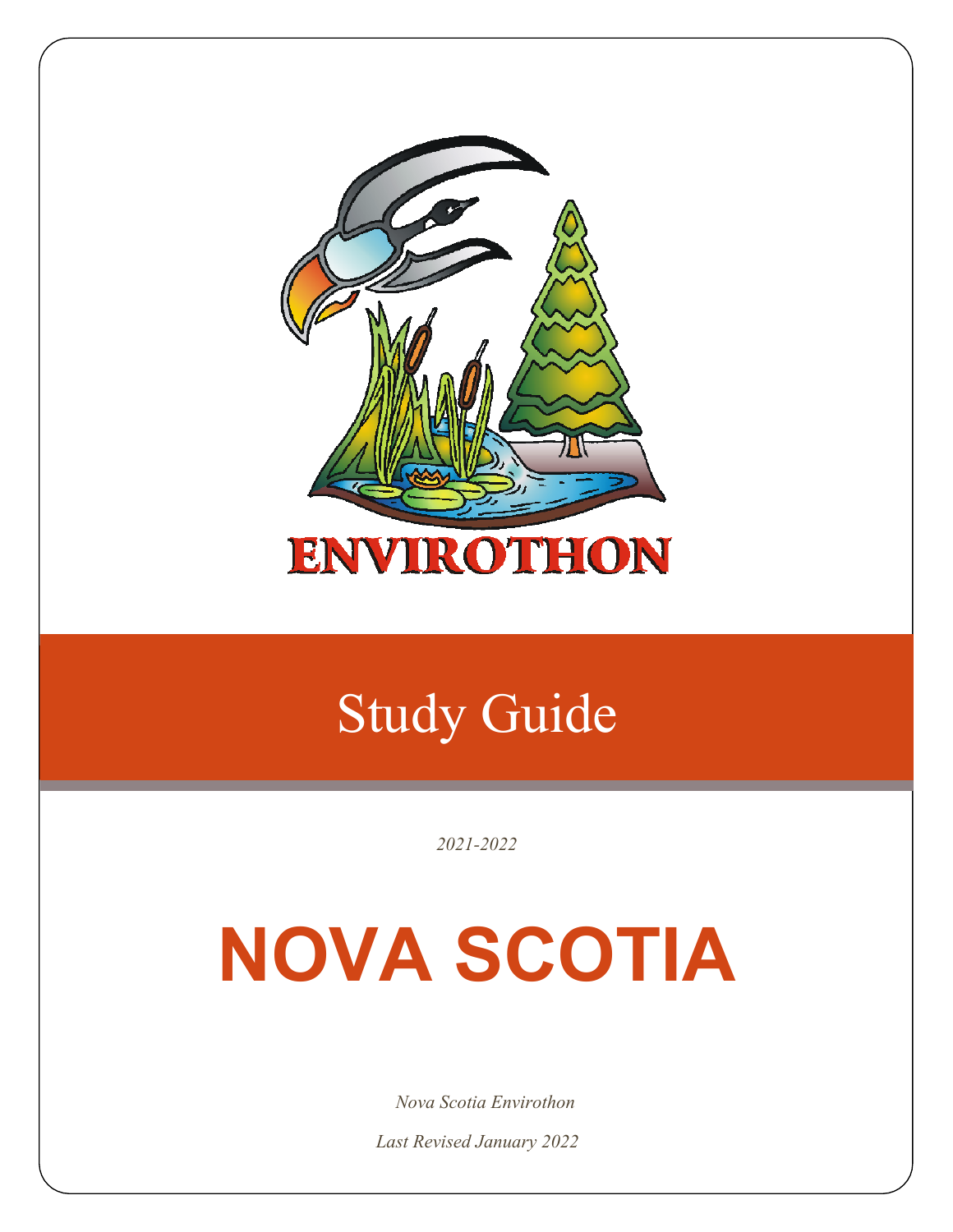### **LEARNING OUTCOMES: AQUATIC ECOLOGY**

### **Abiotic**

Identify the processes and phases of the water cycle.

Understand the concept of watersheds. Know the features of a healthy and unhealthy watershed.

### **Biotic**

Identify aquatic species common to Nova Scotia and understand their dependence on one another. Know which aquatic species are considered 'at risk' and what their status is. Know how to use a dichotomous key to identify micro- and macro-invertebrates. Habitat: Understand habitat needs of aquatic species.

Understand the concept of migratory fish and give local examples.

Understand the impact invasive and introduced species can have on an ecosystem and give local examples.

### **Aquatic Environments**

Know what classifies a wetland from other ecosystems. Understand the functions and values of wetlands.

### **Watercourse Protection & Conservation**

Understand ways the Province manages, conserves and protects aquatic resources. Give examples of local regulations which are in place to protect aquatic resources. How can you protect aquatic resources?

Know various methods of conserving water and why they are important. How can you conserve water?

Understand water quality testing and monitoring and why these tests are used to assess and manage aquatic environments. Understand point and non-point source pollution and ways to reduce them. Explain how water quality can be improved.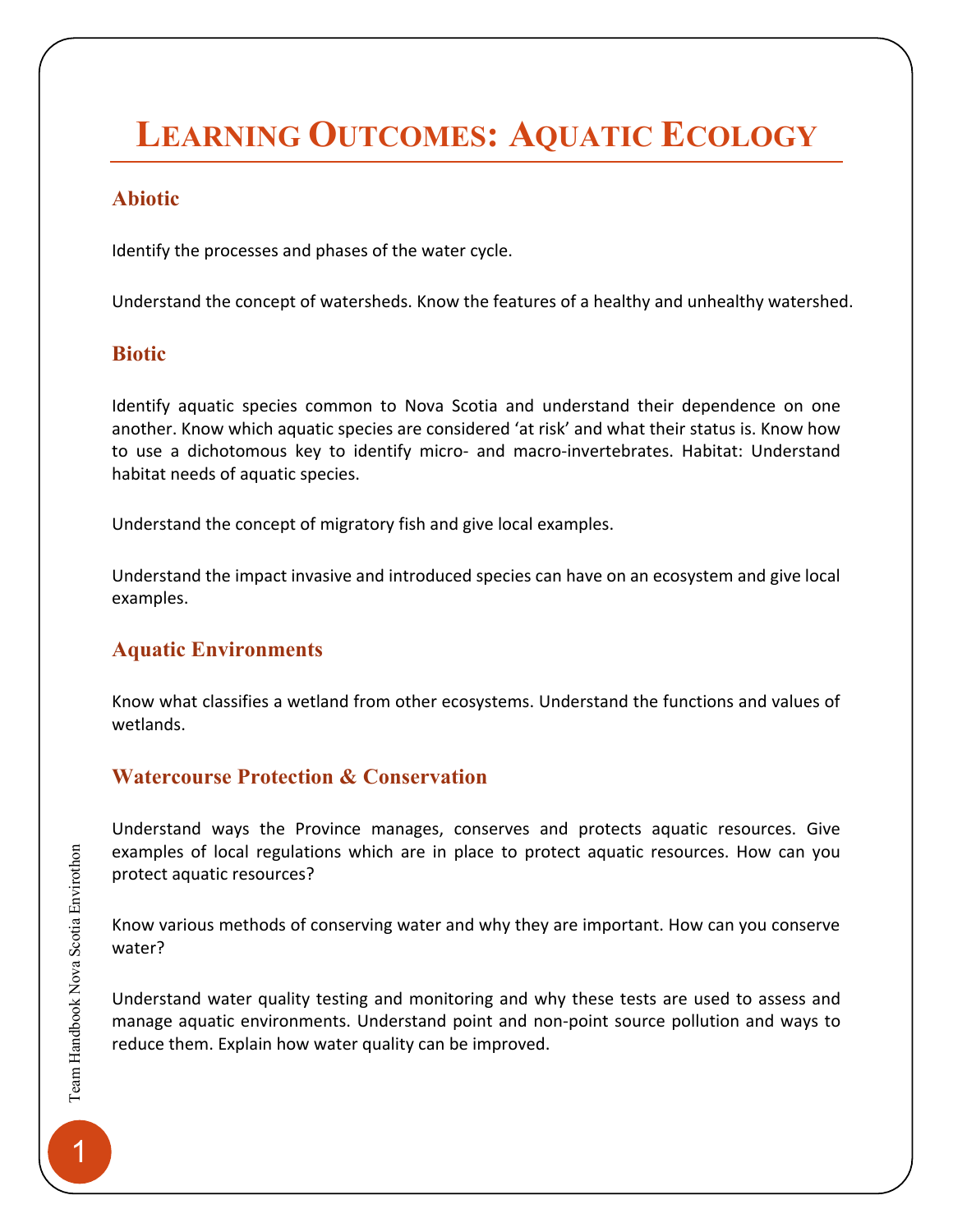### **LEARNING OUTCOMES: FORESTRY (1/2)**

### **Tree Physiology & Identification**

Identify common tree species without a key, know how to use a key for unusual & less common species in the Acadian Forest Region.

Know the characteristics (shade tolerance, longevity, site, common uses) of the tree species native to Nova Scotia.

Know the parts and tissues of a tree and be able to explain the growth processes as they relate to the life cycle, including photosynthesis and respiration.

### **Forest Ecology**

Understand the structure of a forest (canopy, understory, ground layer and crown classes).

Understand forest ecology concepts and abiotic and biotic factors affecting them including the relationship between soil and forest types, tree communities, forest succession and biodiversity.

### **Sustainably Managed Forests**

Understand what silviculture is and the various treatments used, both in even-aged and unevenaged management (thinning, clear cutting, shelter wood, selection cutting, pre-commercial thinning, site preparation and planting).

Know how to use forestry tools and equipment in order to measure tree diameter, height and basal area. Be able to examine growth rings to determine tree age and tree history (periods of drought, growth, scarring from fire).

Be able to interpret macro-features from an aerial photograph.

Understand how social, economic and environmental factors influence forest management decisions and be able to address current forestry issues from different perspectives (ie. Clear cutting vs old growth, prescribed burns in protected areas), and know the provincial regulations pertaining to wildlife habitat and watercourse protection.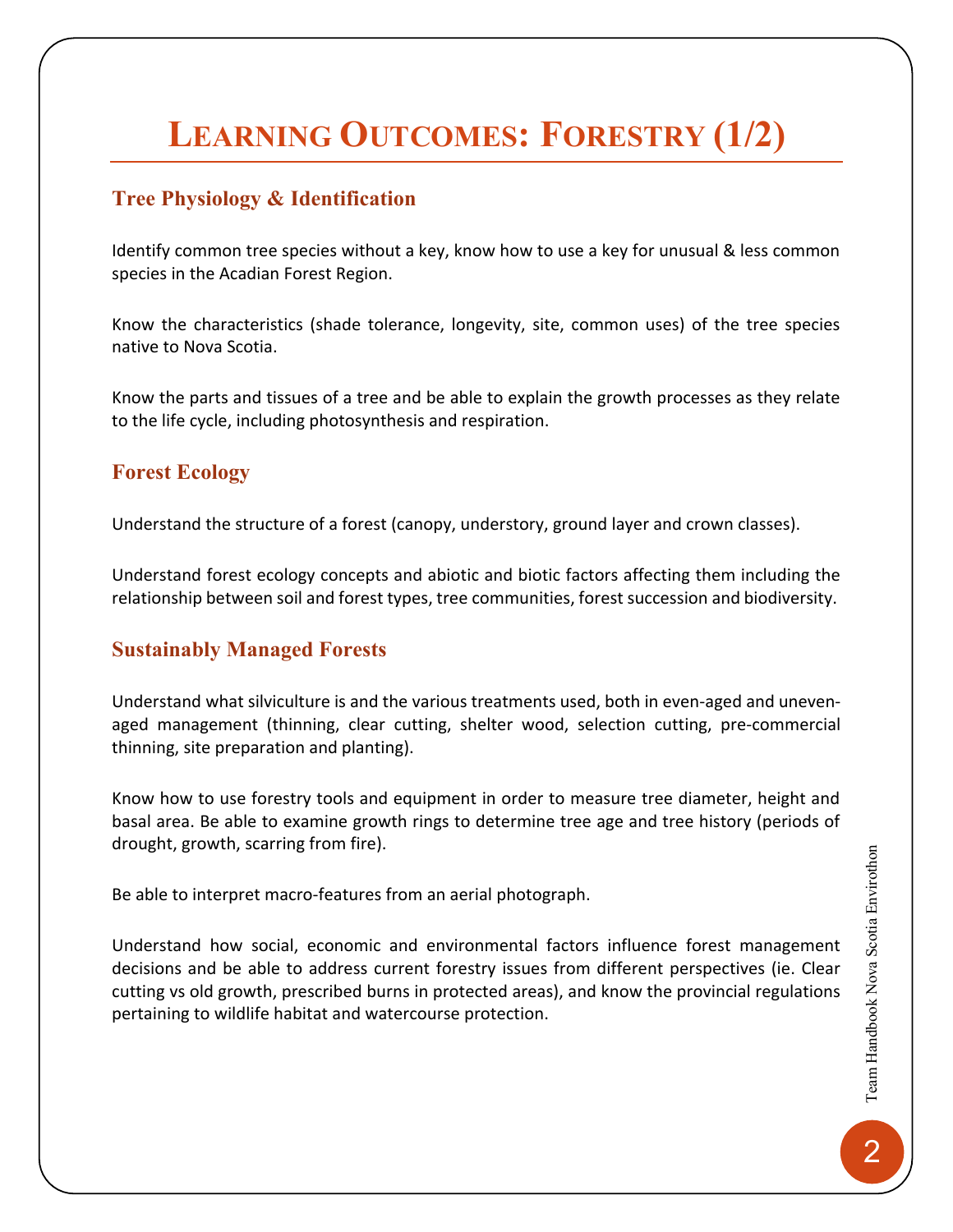### **LEARNING OUTCOMES: FORESTRY (2/2)**

### **Value of the Forests**

Understand the importance and value of trees in an urban and community setting and what factors affect their health and survival.

Understand the economic value of forests and their importance to society including biodiversity, biomass, carbon sequestration, economic benefits, non-timber forests products, and why trees and forests are important to human health, recreation, wildlife and watershed quality.

Understand the economic importance of the forest industry to the provincial, national and international economies, and identify the main types of forest Products produced in the Maritimes.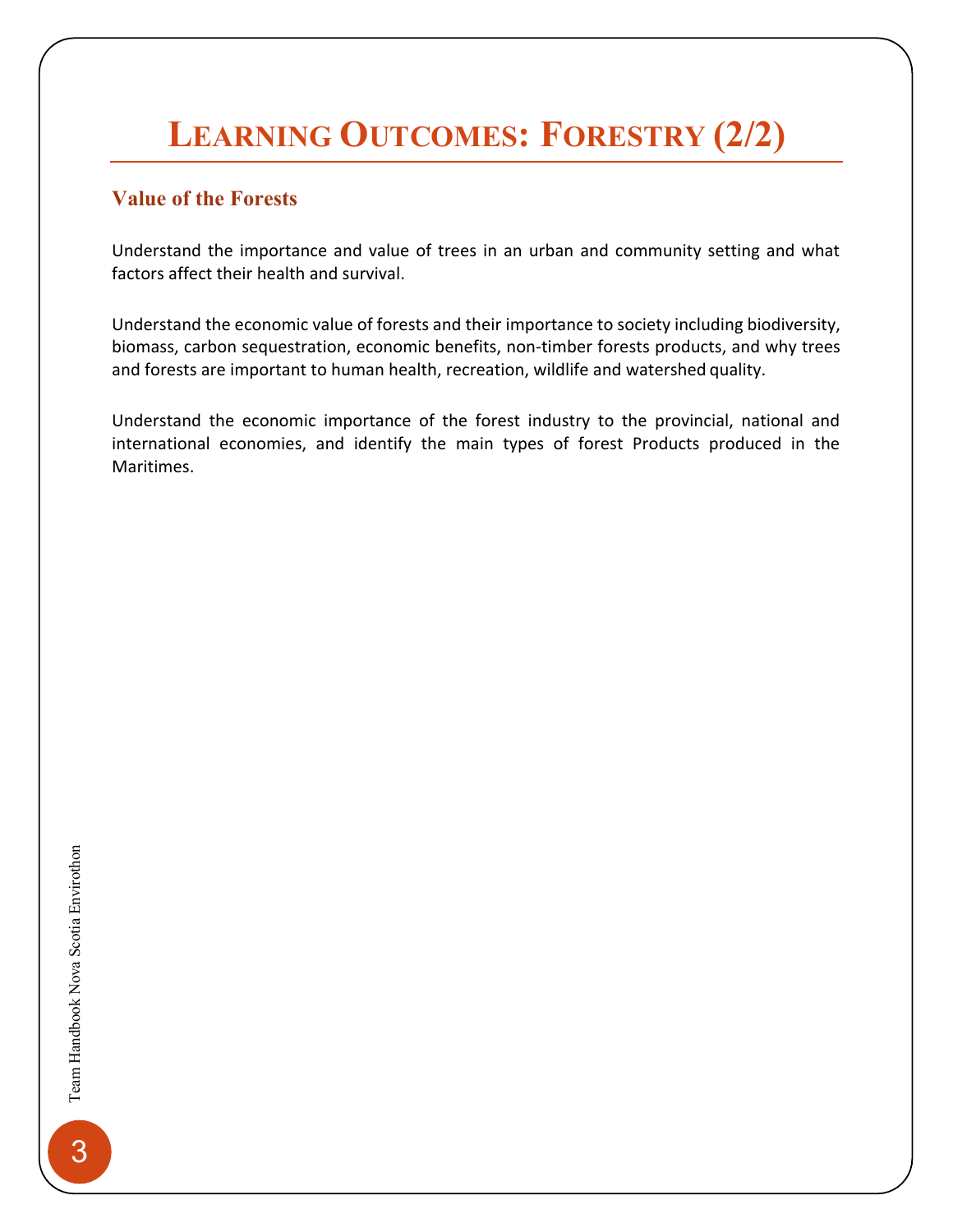### **LEARNING OUTCOMES: SOILS AND LAND USE**

### **Soil Conservation and Land Use Management**

Understand why soils are a vital (and essentially non-renewable) natural resource that must be managed properly in order to sustain human society.

Compare different land uses and conservation practices and their impacts on soils, with particular emphasis on agriculture and food production.

Understand how soil management is integral to maintaining clean water and a healthy aquatic environment.

### **Chemical Properties of Soil and Soil Fertility**

Understand how soil fertility reflects the overall chemical, physical, and biological conditions within a given soil.

Understand the concept of micronutrients and macronutrients as they relate to soils and plant nutrition.

Identify roles and benefits of organic matter in soils.

### **Physical Properties of Soil and Soil Formation**

Understand basic soil forming processes and the factors affecting them.

Understand the concept of soil parent material and how different parent materials can affect soil properties.

Be able to identify common soil horizons and soil features and use this information to interpret soil properties and limitations for land use (e.g., texture, structure, colour, organic matter content, stoniness, drainage class).

Be able to use soil survey maps and related information to make interpretations about soil limitations, opportunities, and appropriate land use.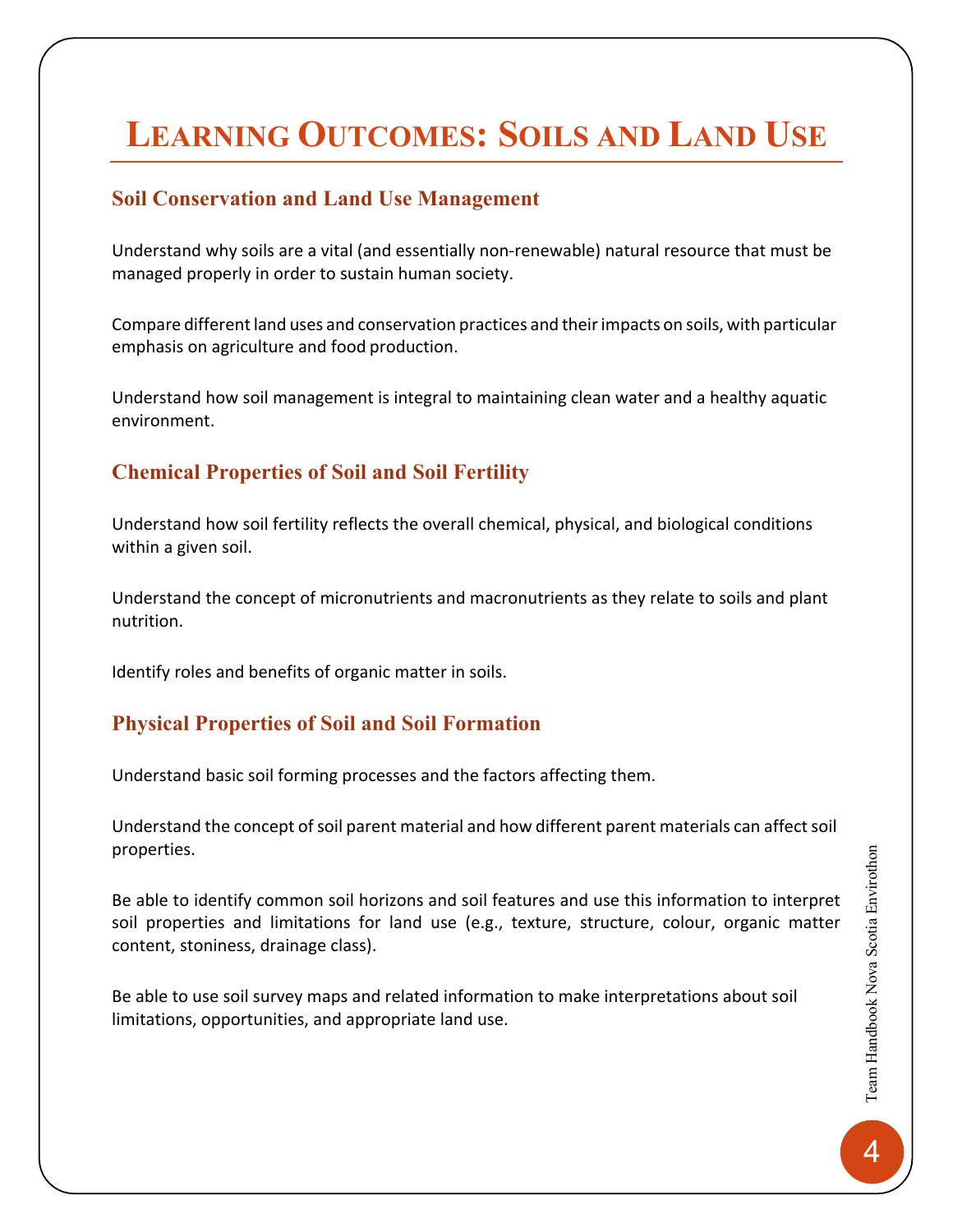### **LEARNING OUTCOMES: WILDLIFE (1/2)**

### **Birds, Mammals, Amphibians and Reptiles**

Identify wildlife species common to Nova Scotia and the Maritimes using field guides, mounted specimens, skins/pelts, skulls, silhouettes, decoys, wings, scats, tracks, sounds or other common signs.

Define habitat and know the habitat requirements for wildlife and the factors that affect wildlife sustainability. Explain major causes of habitat loss in Nova Scotia.

### **Wildlife Ecology**

Identify basic needs required by common wildlife species.

Describe wildlife adaptations and their significance (hibernation, migration, colouration, etc.). Identify general food habits (herbivore, omnivore, carnivore), habitats (terrestrial, aquatic) and habits (diurnal, nocturnal) using skull morphology and/or teeth. Identify and explain the advantages of physiological and/or behavioural adaptation of wildlife to their environment.

Know the difference between an ecosystem, community and population. Understand population dynamics such as birth, mortality, age-structure, sex ratio and mating systems. Understand the impact of limiting and decimating factors of common wildlife species on wildlife management. Understand the relationship between predator and prey.

Define succession and explain how a change in climate, topography or land use might modify the process of succession.

Define biodiversity and terminology (limited factor, territory, home range, forest fragmentation, etc.). Explain why biodiversity is important to people and wildlife. Understand the importance of the three levels of biodiversity (genetic, species and ecosystem/community) and the implications of loss at each level. Explain the major causes of biodiversity loss in NS.

Describe food chains, food webs and trophic levels with examples from NS.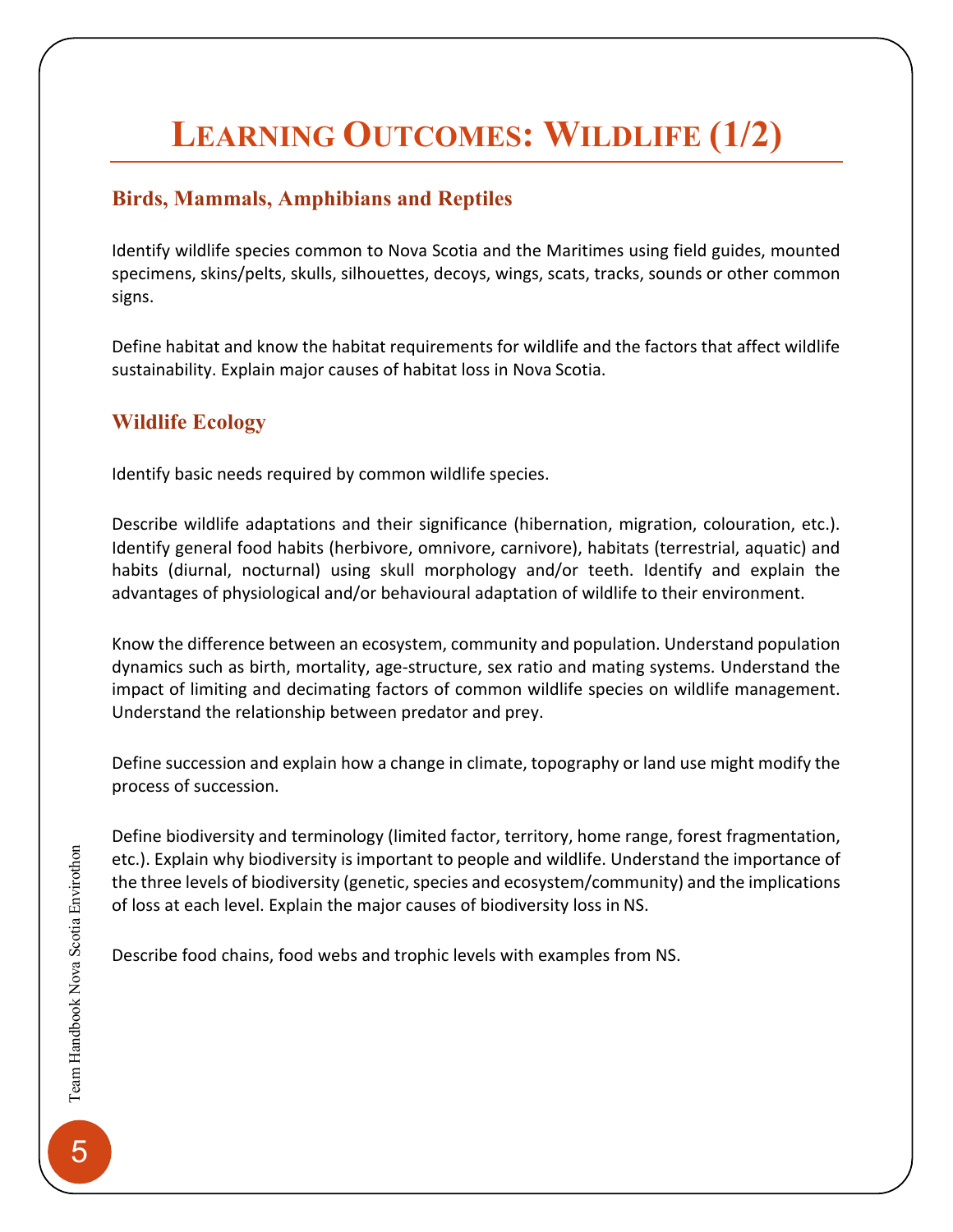### **LEARNING OUTCOMES: WILDLIFE (2/2)**

#### **Conservation and Wildlife Management**

Understand the concept of carrying capacity and why it is the main factor affecting population size. Relate the concept of carrying capacity to a wildlife species native to NS. Understand the difference between biological carrying capacity and cultural carrying capacity.

Explain common wildlife management practices and methods that are being used to manage and improve wildlife habitat in NS. Understand the role hunters and trappers play in wildlife management. How can you help in the protection, conservation, management and enhancing of NS wildlife populations?

### **Issues Involving Wildlife and Society**

Understand how non-native, invasive species threaten our environment and the biodiversity of many wildlife species. Understand the impact that non-native, invasive plants can have on wildlife habitat and native wildlife species. Be familiar with species that are non-native and/or invasive species to Nova Scotia.

Understand the impact that land-use decisions can have on wildlife populations. Understand that wildlife resources are under constant pressure caused by human population growth, environmental degradation and habitat reduction.

Understand the various status of 'at risk' species (vulnerable, threatened, endangered, extirpated, extinct) and the factors that are affecting these species. Understand species reintroduction. Explain common causes that lead to depleted populations and describe measures being taken to help their recovery. Know the organization and agencies responsible for listing species as 'at risk' on global, national and provincial levels.

Understand the impacts, both positive and negative, of people on biodiversity. Negative impacts could be fragmentation of habitat due to development (roads, buildings, etc.), disturbance of wildlife nesting seasons, destruction of habitat due to vehicles, motor vehicle collisions, trash interfering with wildlife health (food intake), pesticides in the environment. Positive impacts could be enhancement of wildlife habitat in order to attract wildlife viewing, increased knowledge through visiting wildlife and natural areas, funding for wildlife management.

Describe white nose syndrome and how is it affecting bats. What measures are being taken to discover outbreaks and prevent spread? Describe brainworm and how isit affecting the mainland moose population.